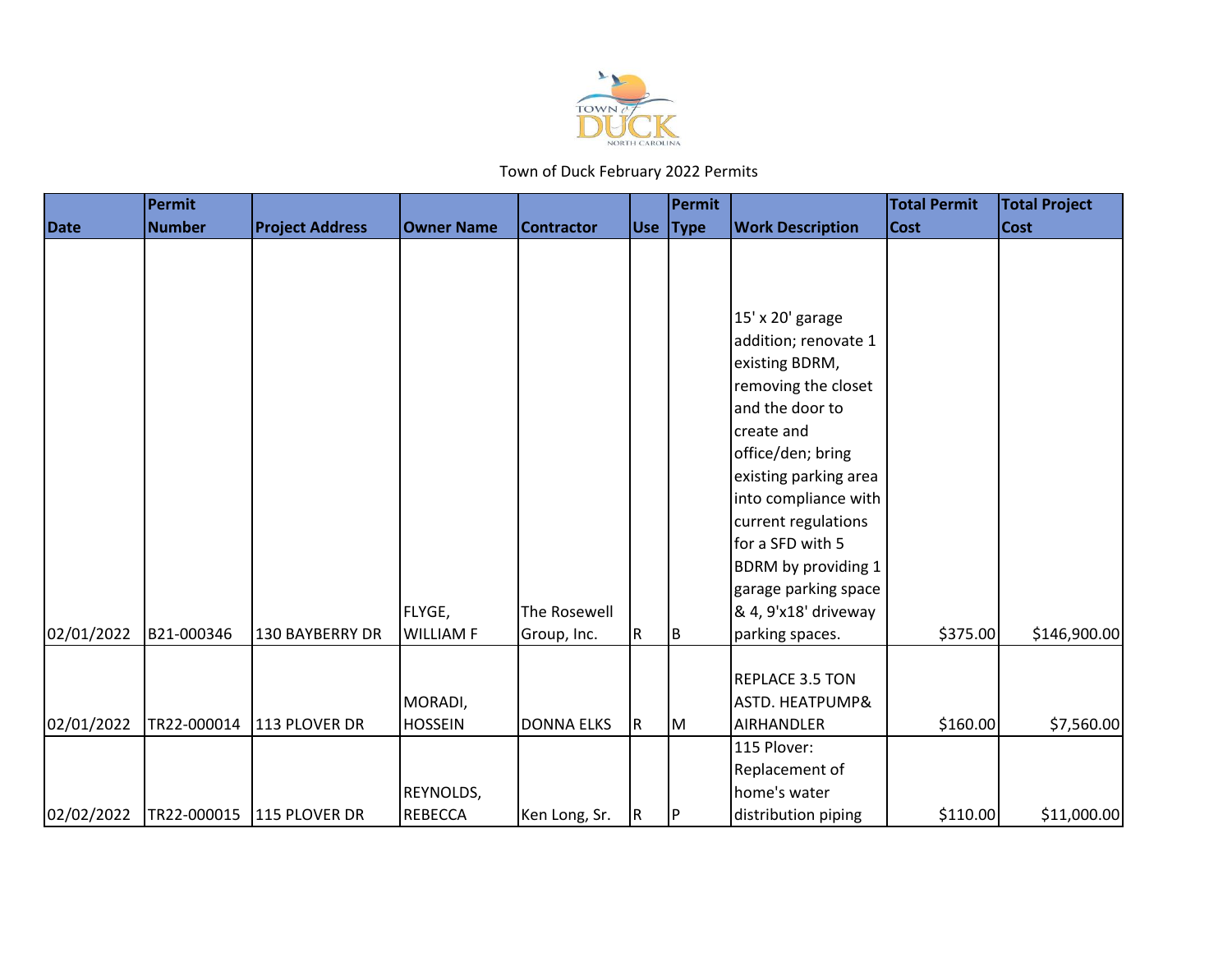

|            |             |                               |                                 |                            |                         |     | Replace existing<br>exterior railing,<br>extend existing deck<br>located on southeast<br>corner of house;<br>extension to include                                                                      |          |             |
|------------|-------------|-------------------------------|---------------------------------|----------------------------|-------------------------|-----|--------------------------------------------------------------------------------------------------------------------------------------------------------------------------------------------------------|----------|-------------|
| 02/07/2022 | B22-000040  | 115 SUNFISH CT                | <b>NICE ONE</b><br>HOLDING, LLC | Fulcher Homes R            |                         |     | first and second level<br>deck                                                                                                                                                                         | \$135.00 | \$43,837.00 |
|            |             |                               | SNYDER,                         | Olin Finch &               |                         | B   | Enclose screened<br>porch to create<br>office, replace<br>decking and                                                                                                                                  |          |             |
| 02/08/2022 | B22-000044  | 139 A JAY CREST RD            | DANIEL                          | Co.                        | R                       | Iв. | handrails                                                                                                                                                                                              | \$230.00 | \$27,000.00 |
| 02/08/2022 | B22-000037  | 105 PLOVER DR                 | WESTERMAN,<br><b>TERESA</b>     | <b>Matt Davies</b>         | R                       | IВ  | Replace decking and<br>handrails with new<br>decking, 4x4 posts,<br>2x4 pickets, replace<br>staircases front and<br>back, replace two<br>6x6 pilings at front<br>landing for stairs;<br>replace joists | \$100.00 | \$17,000.00 |
|            |             |                               |                                 | Neal                       |                         |     |                                                                                                                                                                                                        |          |             |
| 02/08/2022 | LD22-000001 | 117 OSPREY RIDGE<br><b>RD</b> | ZYGER, KEVIN                    | Contracting<br>Group, Inc. | $\mathsf R$             | B.  | Clear and Level Lot,<br>Install Retaining Wall                                                                                                                                                         | \$100.00 | \$15,000.00 |
| 02/08/2022 | TR22-000018 | 130 COOK DR                   | EARP, EDWINA Joe Simpson        |                            | $\overline{\mathsf{R}}$ | Iм  | Replace existing<br>system with a 3 ton<br>split system heat<br>pump and air<br>handler                                                                                                                | \$160.00 | \$8,625.00  |
|            |             |                               |                                 |                            |                         |     |                                                                                                                                                                                                        |          |             |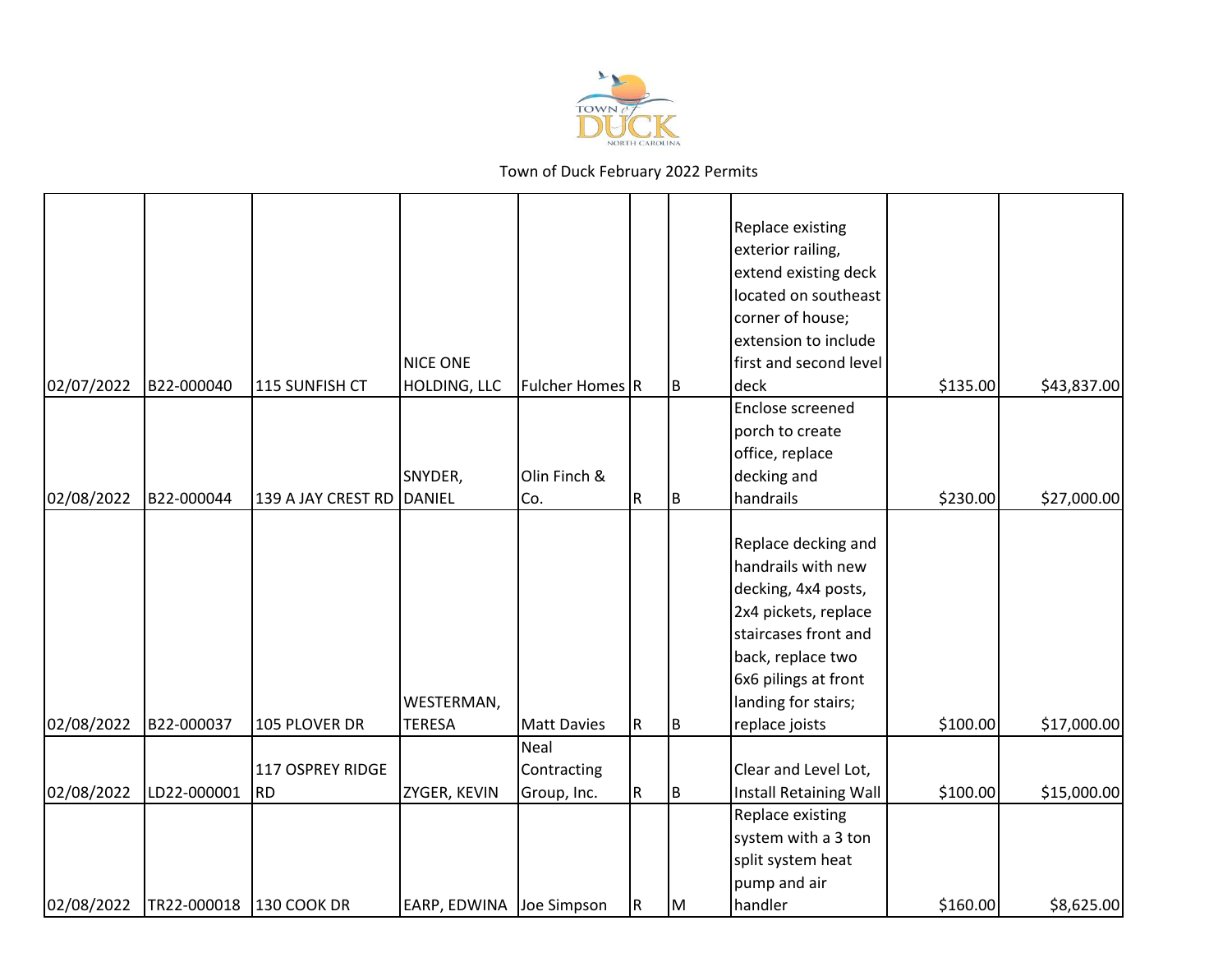

|            |             |                            | GLASS,               | Coastal Septic    |             |     |                         |            |              |
|------------|-------------|----------------------------|----------------------|-------------------|-------------|-----|-------------------------|------------|--------------|
| 02/09/2022 | LD22-000003 | <b>115 COOK DR</b>         | <b>ELIZABETH B</b>   | Company           | ${\sf R}$   | IB. | Septic repair           | \$25.00    | \$3,000.00   |
|            |             |                            |                      |                   |             |     | 2.0 ton 14 SEER Air     |            |              |
|            |             | 104 West CHARLES           | <b>COLBY, KAREN</b>  |                   |             |     | Temp Heat Pump &        |            |              |
| 02/09/2022 | TR22-000016 | <b>JENKINS LN</b>          |                      | <b>DONNA ELKS</b> | ${\sf R}$   | lм  | Air Handler             | \$160.00   | \$6,000.00   |
|            |             |                            |                      |                   |             |     | <b>INSTALL 3-TON 16</b> |            |              |
|            |             | 100 BEACHCOMBER KOZINETZ,  |                      | <b>Douglas</b>    |             |     | <b>SEER TRANE HEAT</b>  |            |              |
| 02/09/2022 | TR22-000017 | <b>CT</b>                  | <b>CLAUDIA</b>       | Wakeley           | R           | IМ  | <b>PUMP SYSTEM</b>      | \$160.00   | \$7,996.00   |
|            |             |                            |                      |                   |             |     | Construct new 5         |            |              |
|            |             |                            |                      |                   |             |     | bedroom SFD with        |            |              |
|            |             |                            |                      |                   |             |     | under house garage,     |            |              |
|            |             |                            | BATZEL, MARK         | Ken Green &       |             |     | parking and new         |            |              |
| 02/09/2022 | B21-000355  | 110 QUAIL WAY              | IS                   | Associates        | R           | B   | septic.                 | \$3,103.15 | \$815,400.00 |
|            |             |                            |                      |                   |             |     | Replace decking and     |            |              |
|            |             |                            |                      |                   |             |     | handrails around        |            |              |
|            |             |                            |                      |                   |             |     | immediate house,        |            |              |
|            |             |                            | <b>GREYHOUND</b>     |                   |             |     | not walkway to          |            |              |
|            |             |                            | <b>CAPITAL</b>       |                   |             |     | gazebo or hot tub       |            |              |
|            |             | 113 BUFFELL HEAD           | <b>PROPERTIES</b>    | P.S.S.            |             |     | area; replace two       |            |              |
| 02/09/2022 | B22-000041  | <b>RD</b>                  | <b>LLC</b>           | Construction      | ${\sf R}$   | B   | sets of stairs          | \$100.00   | \$8,000.00   |
|            |             |                            | <b>IRELAND, PAUL</b> |                   |             |     | Replace Hot Tub on      |            |              |
| 02/10/2022 | TR22-000020 | 141 DUNE RD                |                      | Chris Kreiser     | $\mathsf R$ | E   | Pool Deck               | \$130.00   | \$2,000.00   |
|            |             |                            |                      |                   |             |     | Replace existing        |            |              |
|            |             |                            |                      |                   |             |     | HVAC system with        |            |              |
|            |             |                            | <b>OCEAN PINES</b>   |                   |             |     | new Carrier 3 Ton       |            |              |
|            |             |                            | <b>INTERVAL</b>      |                   |             |     | 14SEER heat pump        |            |              |
|            |             |                            | <b>OWNERS</b>        |                   |             |     | and matching air        |            |              |
| 02/11/2022 |             | TR22-000019 1445 Duck Road | <b>ASSOC INC</b>     | Gil Anderson      | R           | lм  | handler                 | \$160.00   | \$8,728.00   |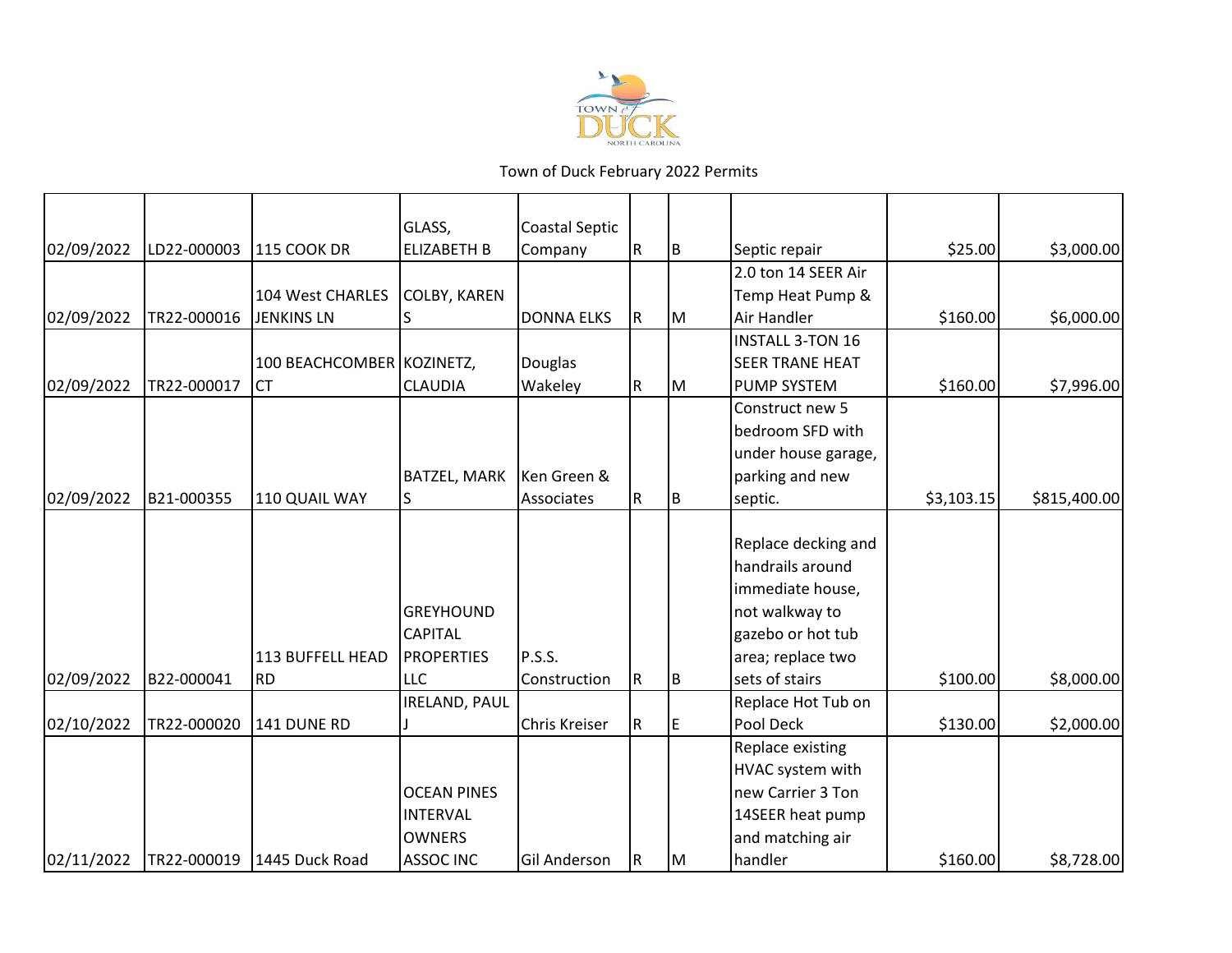

| 02/11/2022 | B21-000363  | 142 WAMPUM DR                     | HEFFERNAN,<br><b>DAVID</b>    | Olin Finch &<br>Co.                      | R   | IΒ | Office and bathroom<br>addition on the<br>south side of<br>structure and<br>renovation of<br>existing kitchen per<br>submitted plans         | \$359.30 | \$41,600.00 |
|------------|-------------|-----------------------------------|-------------------------------|------------------------------------------|-----|----|----------------------------------------------------------------------------------------------------------------------------------------------|----------|-------------|
| 02/11/2022 | B22-000039  | 163 OCEAN WAY                     | OBX BOX, LLX                  | Sanderling<br>Construction,<br>Inc.      | R   | ΙB | Replace decking,<br>handrails, and steps<br>and siding                                                                                       | \$100.00 | \$16,500.00 |
| 02/11/2022 | B22-000046  | 139 North SNOW<br><b>GEESE DR</b> | MCMASTERS,<br>RICHARD E.      | Sandmark<br><b>Custom</b><br>Homes, Inc. | IR. | IΒ | Remodel top floor<br>bathroom, replace 3<br>windows, slider<br>door. Replace<br>kitchen countertop,<br>replace flooring in<br>master bedroom | \$513.00 | \$63,500.00 |
| 02/11/2022 | TR22-000023 | 111 PLOVER DR                     | <b>MOONDUCK</b><br><b>LLC</b> | Michael<br>McGee                         | R.  |    | Replacement of all<br>hot and cold water<br>piping in house.<br>Removing<br>polybutylene,<br>installing A-Pex                                | \$210.00 | \$15,000.00 |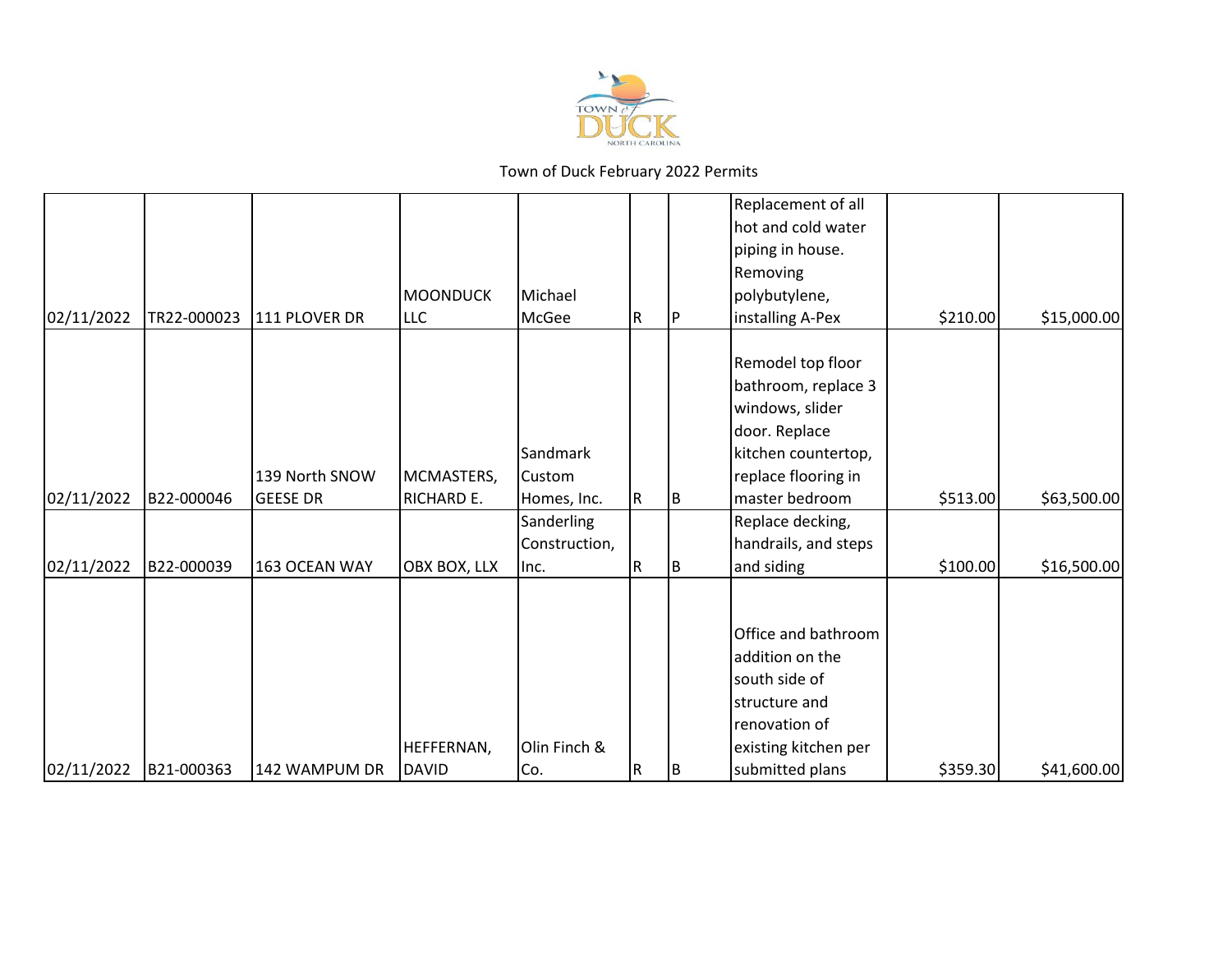

|            |            |                 |                    |                     |           |     | Replace fixtures,        |          |              |
|------------|------------|-----------------|--------------------|---------------------|-----------|-----|--------------------------|----------|--------------|
|            |            |                 |                    |                     |           |     | flooring, vanities in 2  |          |              |
|            |            |                 |                    |                     |           |     | bathrooms; Replace       |          |              |
|            |            |                 |                    |                     |           |     | kitchen cabinets;        |          |              |
|            |            |                 |                    | Sandmark            |           |     | Install flooring in      |          |              |
|            |            | 103 BLUE HERON  | JENKINS, ERIC      | <b>Custom</b>       |           |     | kitchen and              |          |              |
| 02/11/2022 | B22-000047 | LN              | W                  | Homes, Inc.         | R         | B   | bedroom.                 | \$481.00 | \$78,750.00  |
|            |            |                 |                    |                     |           |     | North and South side     |          |              |
|            |            |                 |                    |                     |           |     | heated space             |          |              |
|            |            |                 |                    | <b>Beach Realty</b> |           |     | addition to include      |          |              |
|            |            | 153 SCHOONER    | CAROLINA NINE and  |                     |           |     | top floor kitchen        |          |              |
| 02/11/2022 | B21-000333 | <b>RIDGE DR</b> | <b>LLC</b>         | Construction        | ${\sf R}$ | Iв. | addition.                | \$531.50 | \$150,000.00 |
|            |            |                 |                    |                     |           |     |                          |          |              |
|            |            |                 |                    | Barrett &           |           |     |                          |          |              |
|            |            |                 | <b>NORTHPOINT</b>  | Haber LLC dba       |           |     |                          |          |              |
|            |            |                 | <b>ASSOCIATION</b> | Emanuelson &        |           |     |                          |          |              |
| 02/11/2022 | B22-000033 | 120 DIANNE ST   | <b>INC</b>         | Dad                 | R         | ΙB. | <b>REPLACE 2 PILINGS</b> | \$110.00 | \$3,000.00   |
|            |            |                 |                    | Cortez              |           |     |                          |          |              |
|            |            |                 |                    | Construction        |           |     | Adding a bathroom        |          |              |
| 02/11/2022 | B22-000025 | 102 PLOVER DR   | HALL, CARL         | Services LLC        | R         | B   | to existing garage       | \$125.00 | \$10,000.00  |
|            |            |                 |                    |                     |           |     |                          |          |              |
|            |            |                 |                    |                     |           |     | Replace 1,008 sf of      |          |              |
|            |            |                 |                    |                     |           |     | decking on the           |          |              |
|            |            |                 |                    |                     |           |     | ground and second        |          |              |
|            |            |                 | ROBERTSON,         | Sykes               |           |     | level decks. Relocate    |          |              |
|            |            |                 | <b>KEVIN</b>       | Construction        |           |     | hot tub to ground        |          |              |
| 02/14/2022 | B22-000004 | 117 WAXWING LN  | <b>MATTHEW</b>     | <b>LLC</b>          | R         | Iв. | level.                   | \$291.20 | \$67,500.00  |
|            |            |                 |                    |                     |           |     | Remodel three            |          |              |
|            |            |                 |                    |                     |           |     | bathrooms and            |          |              |
|            |            |                 | <b>HONU</b>        | Ken Green &         |           |     | install three tile       |          |              |
| 02/14/2022 | B22-000049 | 132 MARLIN DR   | <b>VENTURES</b>    | Associates          | R         | IB. | showers                  | \$112.50 | \$37,756.00  |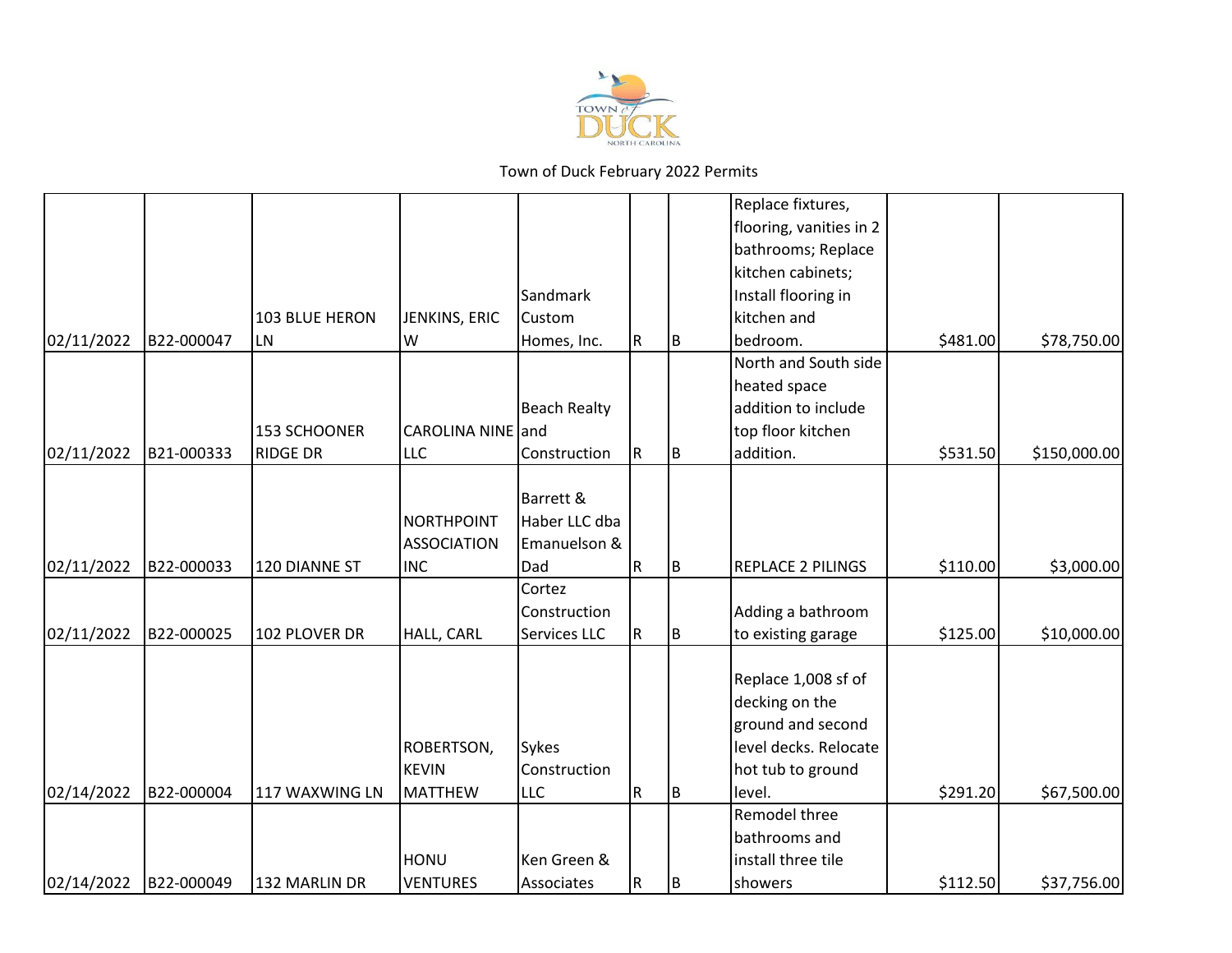

|            |             |                        |                       |                     |             |     | Remove and replace       |          |             |
|------------|-------------|------------------------|-----------------------|---------------------|-------------|-----|--------------------------|----------|-------------|
|            |             |                        |                       |                     |             |     | beach access stairs      |          |             |
|            |             |                        |                       |                     |             |     | and walkover in          |          |             |
|            |             |                        |                       |                     |             |     | entirety with            |          |             |
|            |             |                        |                       |                     |             |     | exception of dune        |          |             |
|            |             |                        |                       |                     |             |     | penetrating pilings;     |          |             |
|            |             |                        |                       |                     |             |     | replacement              |          |             |
|            |             |                        |                       |                     |             |     | including additional 2   |          |             |
|            |             |                        |                       |                     |             |     | step increase in         |          |             |
|            |             |                        | NELSON,               | Carpenter Ant       |             |     | height over dune         |          |             |
| 02/14/2022 | B22-000050  | 127 WAXWING LN         | <b>ROBERT J</b>       | Construction        | $\mathsf R$ | B   | peak.                    | \$125.00 | \$6,000.00  |
|            |             |                        | HUNT, JEFFREY         |                     |             |     | Replace old spa with     |          |             |
| 02/16/2022 | TR22-000025 | 116 WIDGEON DR         | lм                    | David Creecy        | ${\sf R}$   | ΙE  | new spa                  | \$130.00 | \$250.00    |
|            |             |                        | AXELROD,              | Douglas             |             |     | C/O TRANE 16SEER 2       |          |             |
| 02/16/2022 | TR22-000021 | 125 DUNE RD            | <b>RONALD A</b>       | Wakeley             | ${\sf R}$   | IМ  | <b>TON SYSTEM</b>        | \$160.00 | \$7,310.00  |
|            |             | 122 OLD SQUAW          | MATHIESON,            | Douglas             |             |     | C/O TRANE 20SEER 2       |          |             |
| 02/16/2022 | TR22-000022 | <b>DR</b>              | <b>DONALD J</b>       | Wakeley             | R           | Iм  | <b>TON SYSTEM</b>        | \$160.00 | \$12,647.00 |
|            |             |                        |                       |                     |             |     |                          |          |             |
|            |             |                        |                       |                     |             |     | Replace HVAC             |          |             |
|            |             |                        |                       |                     |             |     | system with Trane 16     |          |             |
|            |             | <b>118 RUDDY DUCK</b>  | PAPE, HOWARD          |                     |             |     | Seer 3.5 ton h/p and     |          |             |
| 02/17/2022 | TR22-000024 | LN                     | A                     | <b>Gabby Willis</b> | ${\sf R}$   | Iм  | matching air handler     | \$160.00 | \$9,000.00  |
|            |             |                        |                       |                     |             |     | <b>Demolish Existing</b> |          |             |
|            |             |                        |                       | Neal                |             |     | Structure and grade      |          |             |
|            |             |                        | DEVROUDE,             | Contracting         |             |     | for new                  |          |             |
| 02/17/2022 | B22-000059  | 134 OLDE DUCK RD       | <b>SHAWN S</b>        | Group, Inc.         | $\mathsf R$ | IB. | construction.            | \$350.00 | \$18,000.00 |
|            |             |                        |                       |                     |             |     |                          |          |             |
|            |             |                        |                       |                     |             |     | Replacing 90 feet of     |          |             |
|            |             | <b>100 CHRISTOPHER</b> |                       | Matthew             |             |     | handrail on front and    |          |             |
| 02/17/2022 | B22-000055  | <b>DR</b>              | WARD, JOHN A Anderson |                     | $\mathsf R$ | B   | rear top level decks     | \$100.00 | \$3,000.00  |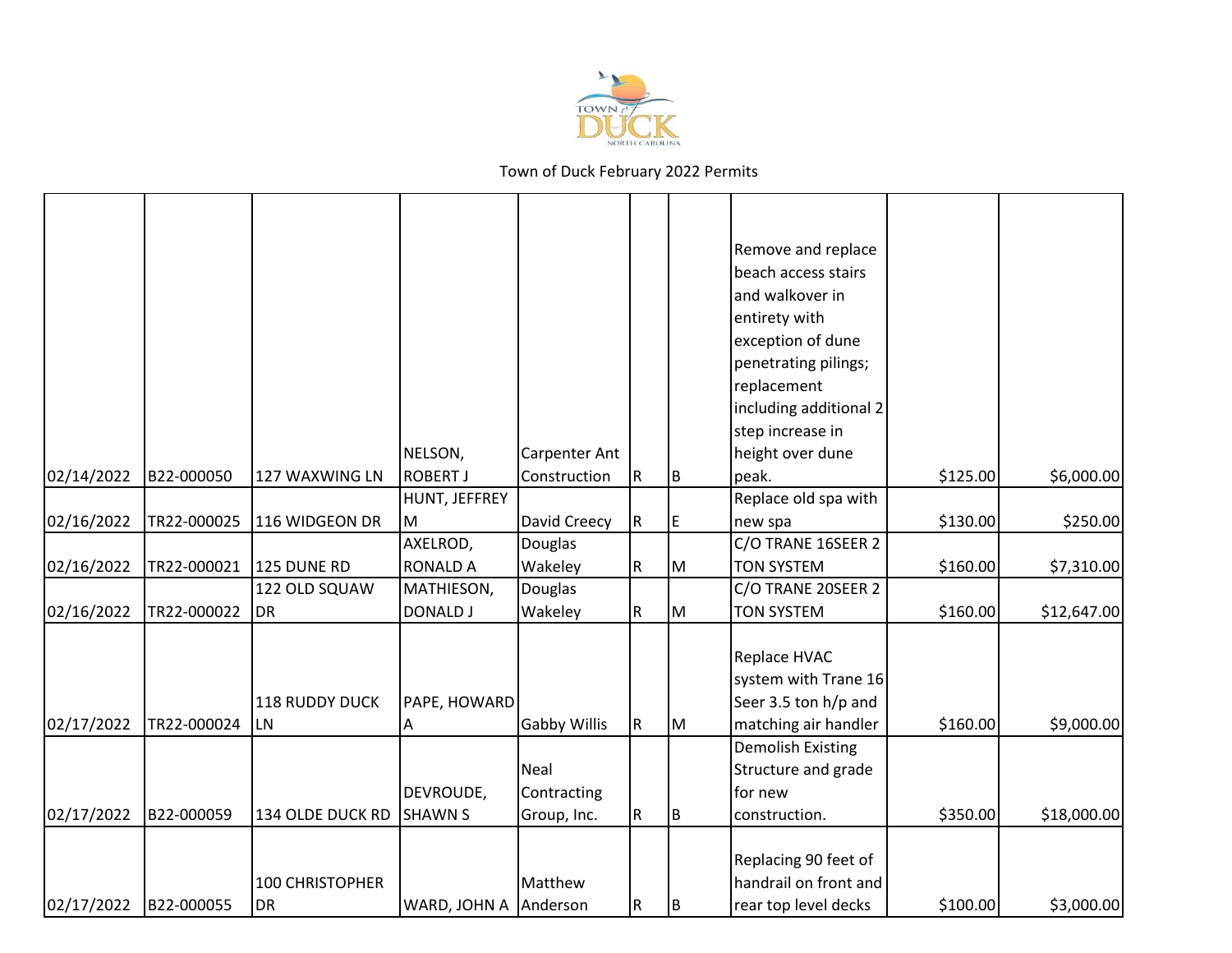

|            |            |                  |                                                                |                        |                         |    | Replaced deck                                                                                                                                                                                                                                                                    |          |             |
|------------|------------|------------------|----------------------------------------------------------------|------------------------|-------------------------|----|----------------------------------------------------------------------------------------------------------------------------------------------------------------------------------------------------------------------------------------------------------------------------------|----------|-------------|
|            |            |                  |                                                                |                        |                         |    | boards, railings and                                                                                                                                                                                                                                                             |          |             |
|            |            |                  |                                                                |                        |                         |    | stair stringers and                                                                                                                                                                                                                                                              |          |             |
|            |            |                  | DEUCHER,                                                       |                        |                         |    | treads on top level                                                                                                                                                                                                                                                              |          |             |
| 02/17/2022 | B22-000063 | 125 MALLARD DR   | <b>THEODORE E</b>                                              | Jim Tamosanis R        |                         | lв | crow's nest.                                                                                                                                                                                                                                                                     | \$100.00 | \$5,000.00  |
|            |            | 117 A303 SEA     | AUGUSTYN,                                                      | Gibbs<br>Daughters NC, |                         |    | Demo kitchen,<br>bathrooms, bedroom<br>vanities, cabinetry<br>and all flooring<br>throughout; install<br>new kitchen<br>cabinets/ counters,<br>vanities, wardrobe,<br>appliances, and<br>flooring; install new<br>bedroom windows<br>and living room<br>slider, install new tile |          |             |
| 02/17/2022 | B22-000042 | <b>COLONY DR</b> | <b>WILLIAM A</b>                                               | <b>LLC</b>             | $\overline{\mathsf{R}}$ | Iв | shower                                                                                                                                                                                                                                                                           | \$510.00 | \$78,600.00 |
|            |            | 117 SEA COLONY   | <b>COLONY BY THE</b><br><b>SEA</b><br>HOMEOWNERS Construction, | Simpleside             |                         |    | replace North and<br>South dune<br>walkways, to include<br>all existing deck<br>members, pilings and<br>stairs built to height<br>of existing gazebos;<br>replace 8 Harris                                                                                                       |          |             |
| 02/22/2022 | B22-000043 | <b>DR</b>        | ASSOC.                                                         | Inc                    | $\mathsf{C}$            | Iв | lights.                                                                                                                                                                                                                                                                          | \$100.00 | \$58,000.00 |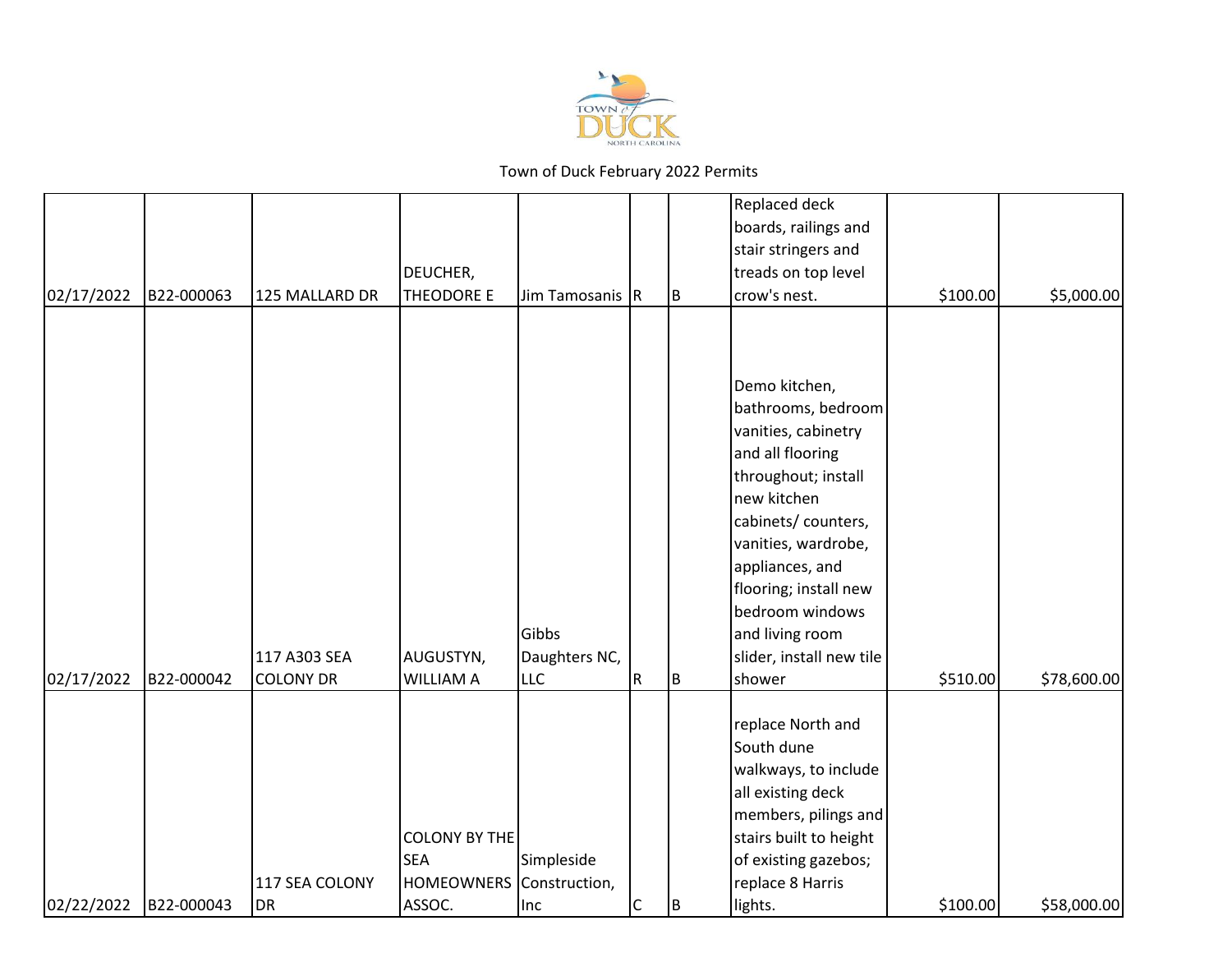

|            |             |                                          |                 |                    |           |     | Replace deck boards,   |            |              |
|------------|-------------|------------------------------------------|-----------------|--------------------|-----------|-----|------------------------|------------|--------------|
|            |             |                                          |                 |                    |           |     | railings and stairs on |            |              |
|            |             |                                          |                 |                    |           |     | 1st story front deck.  |            |              |
|            |             |                                          |                 |                    |           |     | Replace deck board     |            |              |
|            |             | 1353                                     |                 |                    |           |     | and railings on 2nd    |            |              |
|            |             | <b>GEORGETOWN</b>                        | WHITACRE, REX   |                    |           |     | story front deck and   |            |              |
| 02/22/2022 | B22-000052  | <b>SANDS RD</b>                          | <b>ALAN</b>     |                    | R         | B   | back deck.             | \$140.40   | \$4,000.00   |
|            |             |                                          |                 |                    |           |     | Replace/repair         |            |              |
|            |             |                                          | AXELROD,        |                    |           |     | decking, pickets,      |            |              |
| 02/22/2022 | B22-000007  | 125 DUNE RD                              | <b>RONALD A</b> |                    | R         | ΙB. | rails, and stringers   | \$100.00   | \$11,950.00  |
|            |             |                                          | STORY, WALTER   |                    |           |     | Suite 23: Upfitting    |            |              |
| 02/22/2022 | B22-000028  | 1177 DUCK RD                             | E               | Dan Osman          | C         | B   | for Vine and Board     | \$100.00   | \$1,500.00   |
|            |             |                                          |                 |                    |           |     |                        |            |              |
|            |             |                                          |                 |                    |           |     | 23 x 20 heated         |            |              |
|            |             |                                          |                 |                    |           |     | addition, with         |            |              |
|            |             |                                          |                 |                    |           |     | unfinished storage     |            |              |
|            |             |                                          | MULLALY,        |                    |           |     | below and 12 x 16      |            |              |
| 02/22/2022 | B22-000031  | 106 JASMINE CT                           | <b>PATRICK</b>  |                    | R         | ΙB. | stacked decks          | \$619.00   | \$65,000.00  |
|            |             |                                          |                 | Mancuso            |           |     |                        |            |              |
|            |             |                                          |                 | Development,       |           |     | Construction of 3 BR   |            |              |
| 02/22/2022 | B22-000032  | 111 BAYBERRY DR                          | DUPUIS, KEVIN   | $ $ Inc.           | R         | IB. | SFD, sleeping 8        | \$1,861.30 | \$463,000.00 |
|            |             |                                          |                 |                    |           |     |                        |            |              |
|            |             |                                          | BARTLETT,       |                    |           |     | Replace 1 heat pump    |            |              |
| 02/22/2022 | TR22-000026 | 100 PINTAIL DR                           | <b>JAMES</b>    | <b>Robert Eike</b> | R         | lм  | and 1 air handler      | \$160.00   | \$6,400.00   |
|            |             |                                          |                 |                    |           |     |                        |            |              |
|            |             |                                          |                 |                    |           |     | Replace electrical     |            |              |
|            |             |                                          | CLEMANS,        | Howard W.          |           |     | service cable and      |            |              |
| 02/22/2022 |             | TR22-000035 116 SUNFLOWER CT KATHRYN H B |                 | Olds               | ${\sf R}$ | E   | 200 amp meter base     | \$100.00   | \$1,000.00   |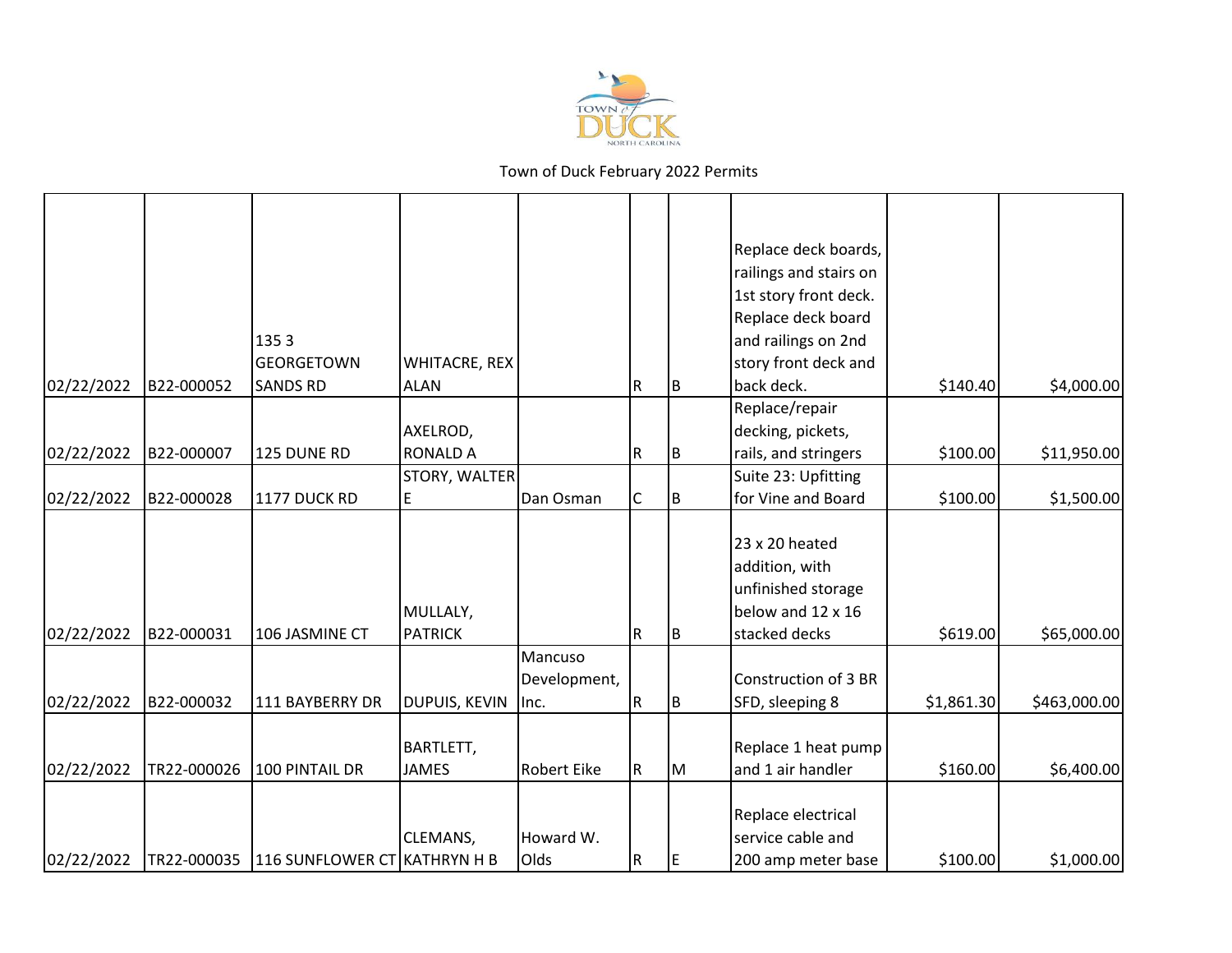

|             |                           |                                                 |                                                  |                                    |     | C/O 16 SEER 3.5 TON<br>TRANE H/P SYSTEM<br>THAT SERVICES THE                                                      |                                                   |                                                                       |
|-------------|---------------------------|-------------------------------------------------|--------------------------------------------------|------------------------------------|-----|-------------------------------------------------------------------------------------------------------------------|---------------------------------------------------|-----------------------------------------------------------------------|
|             |                           |                                                 |                                                  |                                    |     |                                                                                                                   |                                                   |                                                                       |
|             |                           |                                                 |                                                  |                                    |     |                                                                                                                   |                                                   | \$8,348.00                                                            |
| TR22-000034 | 110 SEA TERN DR           | ZACK, JOHN                                      | <b>Douglas</b><br>Wakeley                        | R.                                 | IМ  | TRANE H/P SYSTEM.                                                                                                 |                                                   | \$7,880.00                                                            |
|             | 123 SHEARWATER            | ANDERSON,                                       | J&T                                              |                                    |     | Remove and replace<br>decks and stairs on<br>the west side of                                                     |                                                   |                                                                       |
| B22-000020  | <b>WAY</b>                | <b>JEFFREY P</b>                                | Construction                                     | IR.                                | ΙB  | home                                                                                                              |                                                   | \$36,620.00                                                           |
|             | <b>158 SCHOONER</b>       | SUMMER,                                         | J&T                                              | IR.                                |     | Remove and replace<br>hardy plank siding on                                                                       |                                                   | \$49,900.00                                                           |
| B21-000280  | 116 MALLARD DR            | MAGRINO,<br><b>MARK A TIC</b>                   | Liberty<br>Property<br>Services, LLC             | R                                  | ΙB  | Replace existing pool<br>barrier in same<br>footprint. Replace 6<br>yards of cracked<br>concrete in pool<br>area. | \$100.00                                          | \$12,000.00                                                           |
|             | TR22-000038<br>B21-000260 | 116 North BAUM<br><b>TRL</b><br><b>RIDGE DR</b> | <b>CASTLEWORKS</b><br>LTD LLC<br><b>BARBARAL</b> | Douglas<br>Wakeley<br>Construction | IR. | IМ<br>IB.                                                                                                         | MID LVL. REUSE THE<br><b>STAND</b><br>whole house | \$160.00<br>$C/O$ A 16 SEER 3-TON<br>\$160.00<br>\$110.00<br>\$110.00 |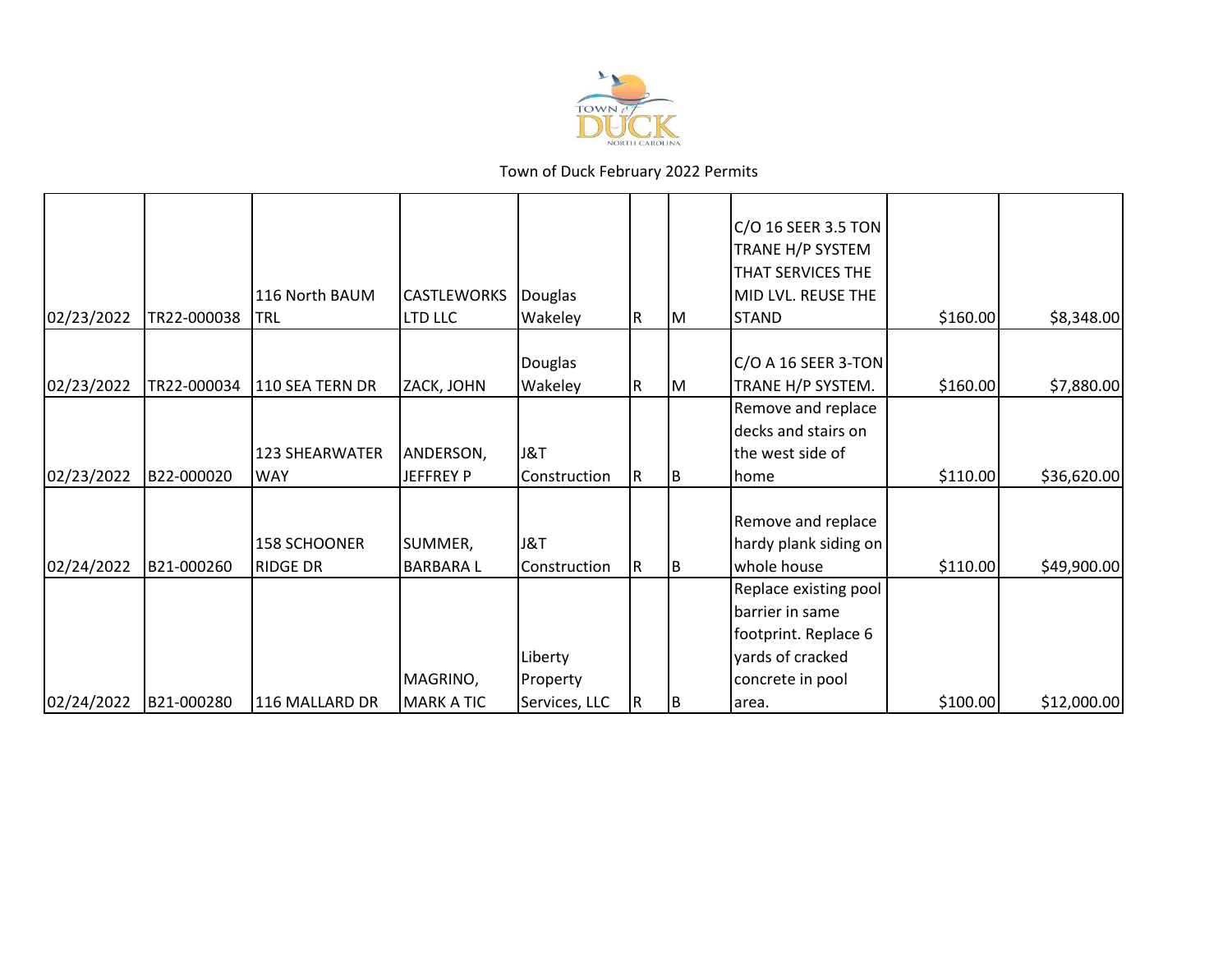

| Replace existing heat<br>pump with 2 ton<br>PARKER,<br>heat pump paired<br>117 C218 SEA<br><b>STEPHEN D</b><br>with existing air<br>\$130.00<br>02/24/2022<br>TR22-000041<br><b>COLONY DR</b><br><b>TTEE</b><br>handler<br>Joe Simpson<br>IR.<br>M<br>Replace top level<br>east facing decking<br>and handrails, 17 | 02/24/2022 | TR22-000031 | 133 B JAY CREST RD | PUCCIANO,<br><b>SUSAN</b> | Matius<br>Antonio Florez R | IE. | From the indoor load<br>center (panel box),<br>install circuit breaker<br>and circuit wiring to<br>an exterior<br>disconnect. From the<br>disconnect, Install a<br>whip to feed and<br>energize a mini-split<br><b>HVAC unit</b> | \$130.00 | \$875.00    |
|---------------------------------------------------------------------------------------------------------------------------------------------------------------------------------------------------------------------------------------------------------------------------------------------------------------------|------------|-------------|--------------------|---------------------------|----------------------------|-----|----------------------------------------------------------------------------------------------------------------------------------------------------------------------------------------------------------------------------------|----------|-------------|
|                                                                                                                                                                                                                                                                                                                     |            |             |                    |                           |                            |     |                                                                                                                                                                                                                                  |          |             |
|                                                                                                                                                                                                                                                                                                                     |            |             |                    |                           |                            |     |                                                                                                                                                                                                                                  |          |             |
|                                                                                                                                                                                                                                                                                                                     |            |             |                    |                           |                            |     |                                                                                                                                                                                                                                  |          |             |
|                                                                                                                                                                                                                                                                                                                     |            |             |                    |                           |                            |     |                                                                                                                                                                                                                                  |          |             |
|                                                                                                                                                                                                                                                                                                                     |            |             |                    |                           |                            |     |                                                                                                                                                                                                                                  |          | \$5,885.00  |
|                                                                                                                                                                                                                                                                                                                     |            |             |                    |                           |                            |     |                                                                                                                                                                                                                                  |          |             |
|                                                                                                                                                                                                                                                                                                                     |            |             |                    |                           |                            |     |                                                                                                                                                                                                                                  |          |             |
|                                                                                                                                                                                                                                                                                                                     |            |             |                    |                           |                            |     |                                                                                                                                                                                                                                  |          |             |
|                                                                                                                                                                                                                                                                                                                     |            |             |                    |                           |                            |     | floor joists and 1                                                                                                                                                                                                               |          |             |
| girder. Replace top                                                                                                                                                                                                                                                                                                 |            |             |                    |                           |                            |     |                                                                                                                                                                                                                                  |          |             |
| <b>CLINE, ROBERT</b><br>level east facing<br>122 BUNTING LN                                                                                                                                                                                                                                                         |            |             |                    |                           |                            |     |                                                                                                                                                                                                                                  |          |             |
| \$100.00<br>02/24/2022<br>B22-000073<br><b>GARRETT</b><br><b>ER FRAMING</b><br>siding.<br>IR.<br>IΒ<br>New bathroom<br>128 BUFFELL HEAD                                                                                                                                                                             |            |             |                    |                           |                            |     |                                                                                                                                                                                                                                  |          | \$12,000.00 |
| Joseph<br>\$130.00<br>02/24/2022<br>PRICE, JEFFREY<br>TR22-000042<br><b>RD</b><br>Bakersmith<br>fixtures<br>IR.<br>I P                                                                                                                                                                                              |            |             |                    |                           |                            |     |                                                                                                                                                                                                                                  |          | \$10,000.00 |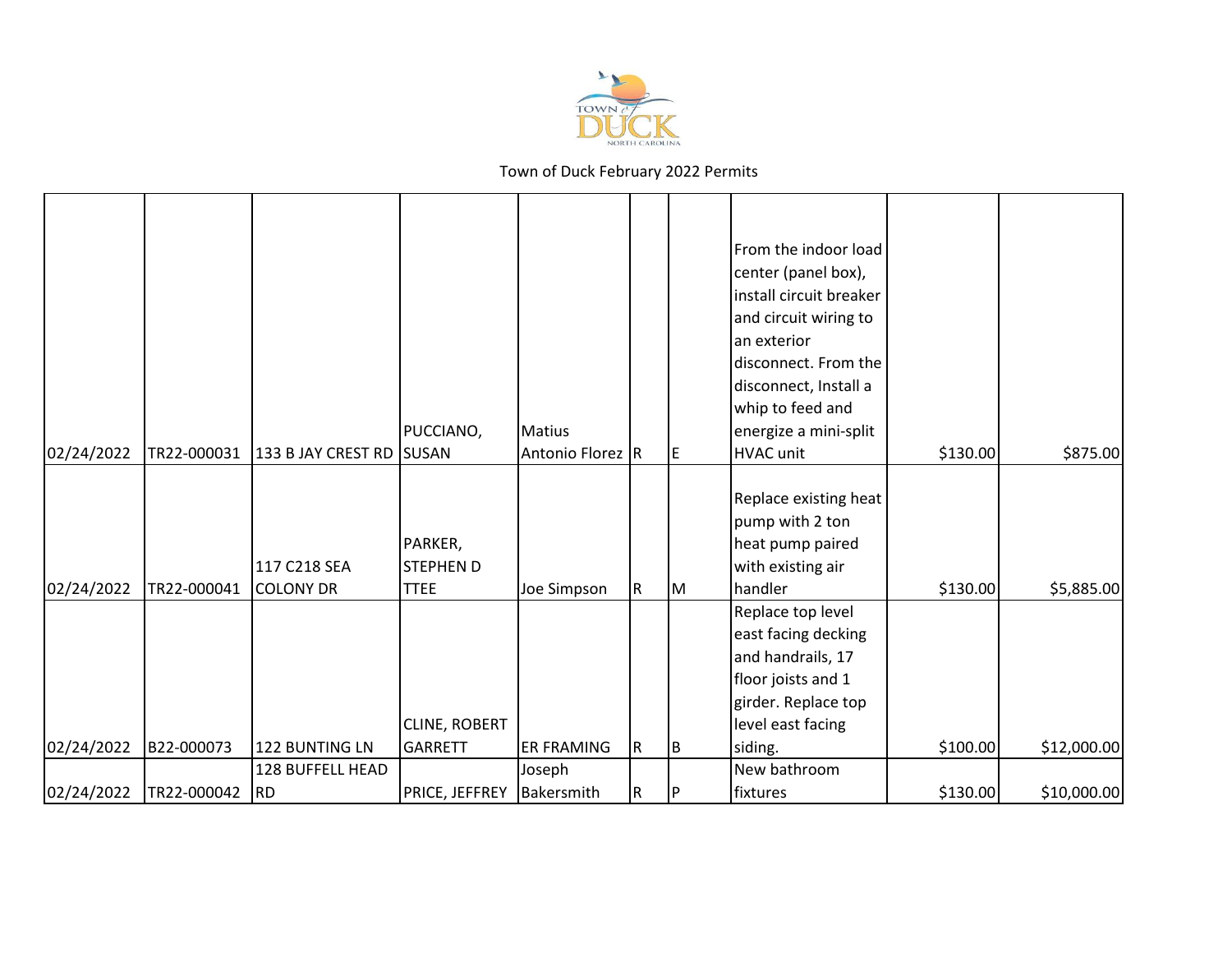

| 02/24/2022 | LD22-000006 | 123 BUFFELL HEAD<br><b>RD</b>     | <b>BRANNINGAN,</b><br><b>ROBERT</b> | Matt Blake -<br>MB<br><b>Enterprises</b>         | R           | B | Removing rotten<br>bulkhead from<br>driveway, bush hog<br>yard and overgrown<br>vegetation<br>obstructing view<br>from road, add pea<br>gravel on existing<br>driveway area   | \$100.00 | \$13,300.00 |
|------------|-------------|-----------------------------------|-------------------------------------|--------------------------------------------------|-------------|---|-------------------------------------------------------------------------------------------------------------------------------------------------------------------------------|----------|-------------|
| 02/25/2022 | LD21-000050 | 132 BRANDON CT                    | HEALY,<br><b>TIMOTHY P</b>          | R.M. Saunders,<br>General<br>Contractor,<br>Inc. | R           | B | Clear minor brush<br>and necessary trees<br>under 6" diameter;<br>grade driveway area<br>to install crush and<br>run for temp<br>driveway to allow for<br>future construction | \$100.00 | \$10,000.00 |
| 02/25/2022 | TR22-000033 | 126 North BAUM<br>TRL             | LES DUNES LLC                       | Steven Smith                                     | IR.         | M | REPLACE UL TRANE,<br>14 SEER, 5-TON<br>SYSTEM. LINE & LOW<br><b>VOLTAGE WIRING.</b><br>Replace system with<br>Trane 14 seer 2 ton                                             | \$160.00 | \$8,500.00  |
| 02/25/2022 | TR22-000039 | 120 North SNOW<br><b>GEESE DR</b> | HUNTER, JOHN<br>Ш                   | Gabby Willis                                     | $\mathsf R$ | M | h/p and matching<br>a/h                                                                                                                                                       | \$160.00 | \$7,000.00  |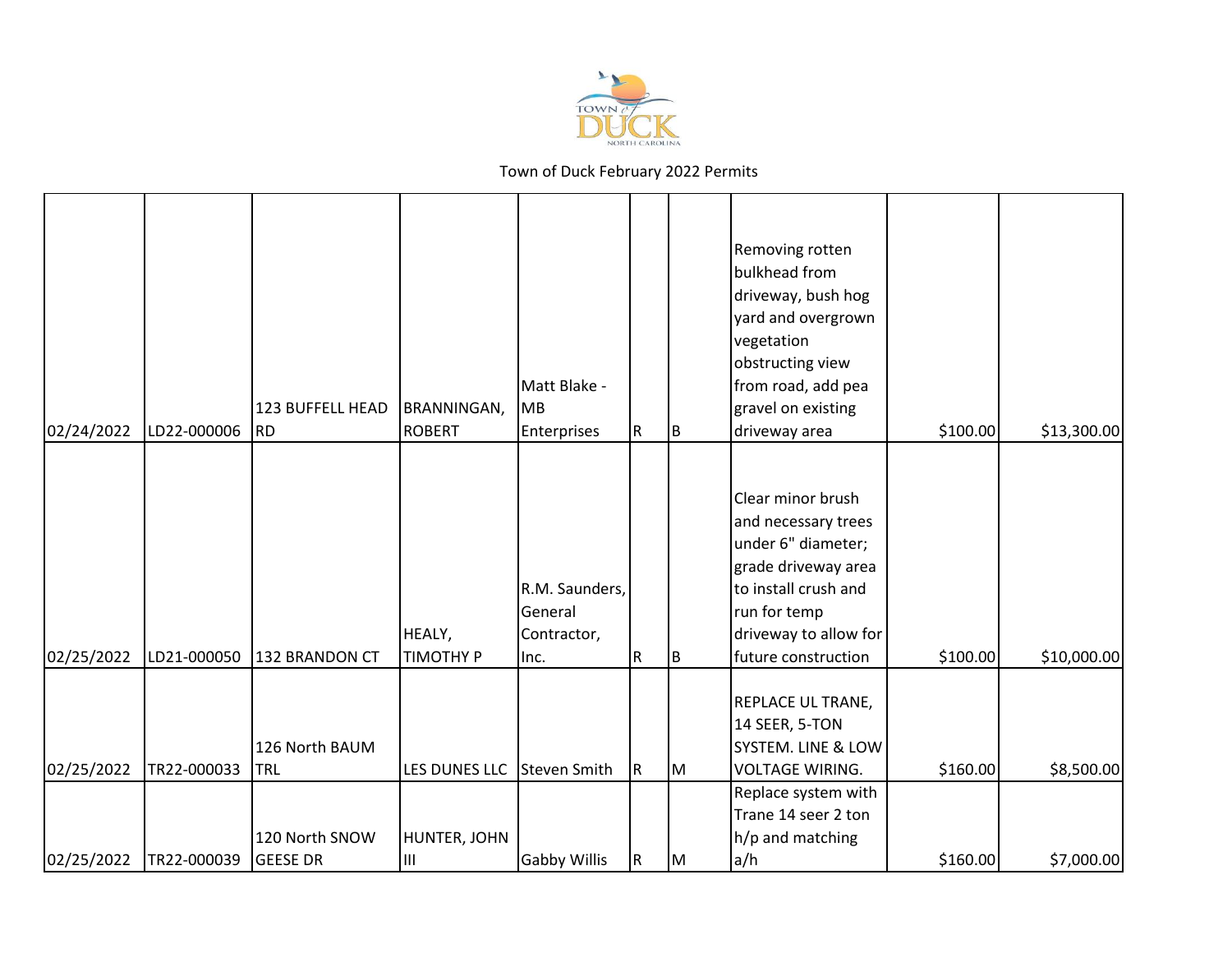

| 02/25/2022 | B22-000017 | O DUCK RD                          | <b>GEORGETOWN</b><br><b>SANDS</b><br><b>PROPERTY</b> | Harrell<br>Construction            | R. | IB. | Replace decking,<br>handrails, and steps<br>on community pool<br>and beach walkway<br>for Georgetown<br>Sands | \$540.00 | \$71,000.00 |
|------------|------------|------------------------------------|------------------------------------------------------|------------------------------------|----|-----|---------------------------------------------------------------------------------------------------------------|----------|-------------|
| 02/25/2022 | B22-000038 | 126 SCARBOROUGH   PECORARO,<br>LN. | <b>THOMAS A</b>                                      | Macko OBX<br>Construction,<br>lnc. |    |     | Construct new<br>ground level<br>bedroom per plans.<br>Bedroom #7 addition<br>only.                           | \$254.00 | \$20,000.00 |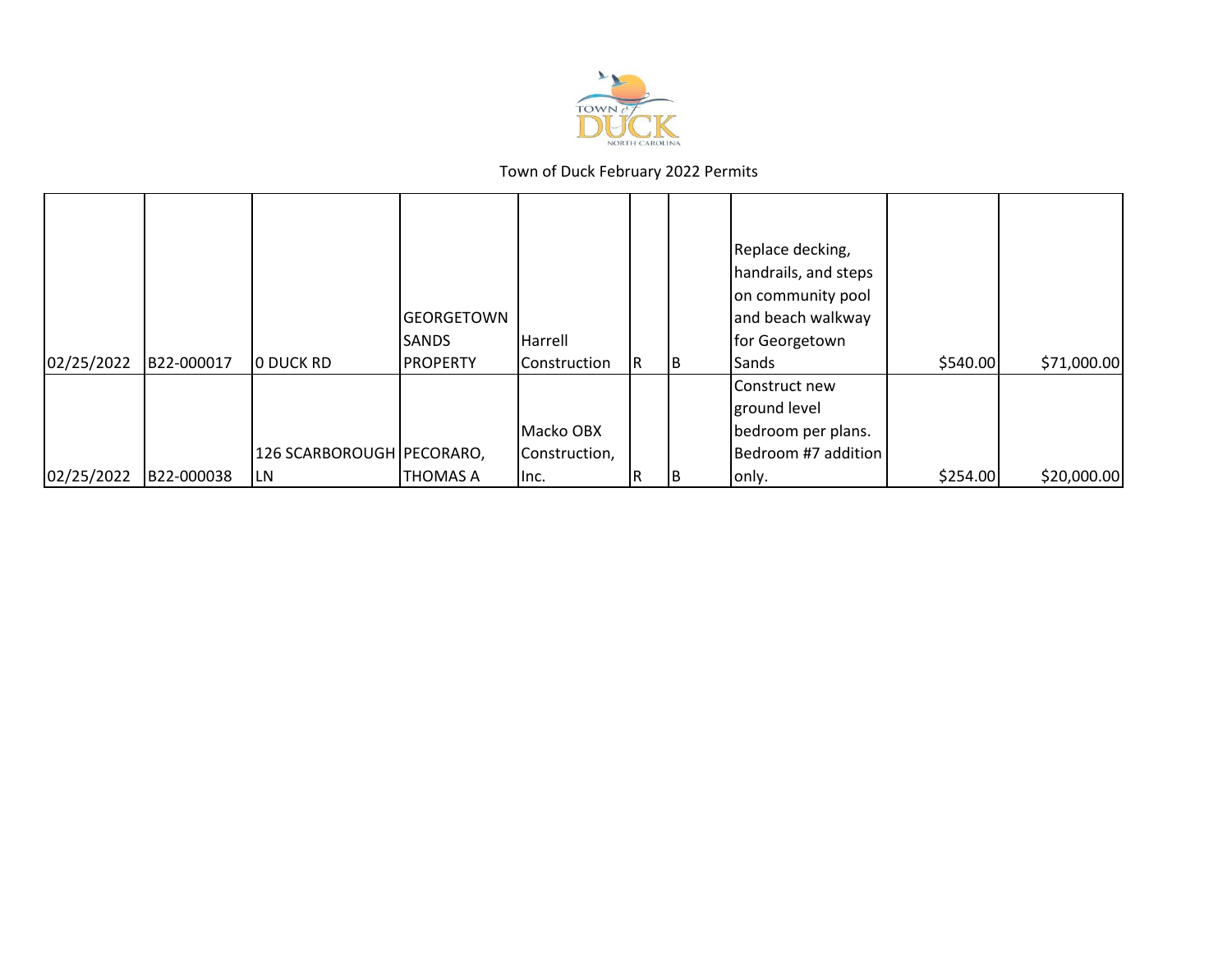

|            |            |                     |                          |                       |           |     | Remove existing                       |          |              |
|------------|------------|---------------------|--------------------------|-----------------------|-----------|-----|---------------------------------------|----------|--------------|
|            |            |                     |                          |                       |           |     | north screen porch                    |          |              |
|            |            |                     |                          |                       |           |     | and enclose for great                 |          |              |
|            |            |                     |                          |                       |           |     | room extension top                    |          |              |
|            |            |                     |                          |                       |           |     | floor; bath remodel                   |          |              |
|            |            |                     |                          |                       |           |     | and office storage on                 |          |              |
|            |            |                     |                          |                       |           |     | mid level; replace                    |          |              |
|            |            |                     |                          |                       |           |     | decking, rails, bench                 |          |              |
|            |            |                     |                          |                       |           |     | seats on existing                     |          |              |
|            |            |                     |                          |                       |           |     | dune deck and steps;                  |          |              |
|            |            |                     |                          |                       |           |     | build new pool                        |          |              |
|            |            |                     |                          |                       |           |     | fence; add new                        |          |              |
|            |            |                     |                          |                       |           |     | ground level deck                     |          |              |
|            |            |                     |                          | Sandmark              |           |     | between house and                     |          |              |
| 02/25/2022 | B22-000048 | 166 PLOVER DR       | <b>DAVIS OBX LLC</b>     | Custom<br>Homes, Inc. | R         | IB. | pool deck; new<br>siding and windows. | \$390.80 | \$453,945.00 |
|            |            |                     | <b>BARRIER</b>           |                       |           |     |                                       |          |              |
|            |            |                     | <b>ISLAND</b>            | Signature             |           |     | Repair/replace a                      |          |              |
|            |            |                     | <b>STATION</b>           | Touch                 |           |     | section of ground                     |          |              |
|            |            |                     | <b>PROPERTY</b>          | Property              |           |     | level walkway                         |          |              |
| 02/25/2022 | B22-000054 | <b>1245 DUCK RD</b> | <b>OWNERS</b>            | Management            | ${\sf R}$ | B   | building 200                          | \$178.75 | \$9,000.00   |
|            |            |                     |                          |                       |           |     |                                       |          |              |
|            |            |                     |                          |                       |           |     | Replace decking and                   |          |              |
|            |            |                     |                          |                       |           |     | railings on first and                 |          |              |
|            |            |                     |                          |                       |           |     | second floor decks                    |          |              |
|            |            |                     |                          |                       |           |     | south side of house;                  |          |              |
|            |            |                     | CORRIGAN,                | Ken Green &           |           |     | replace three sets of                 |          |              |
| 02/25/2022 | B22-000062 | 110 VIREO WAY       | JOHN TRUSTEES Associates |                       | R         | B   | steps;                                | \$110.00 | \$26,880.00  |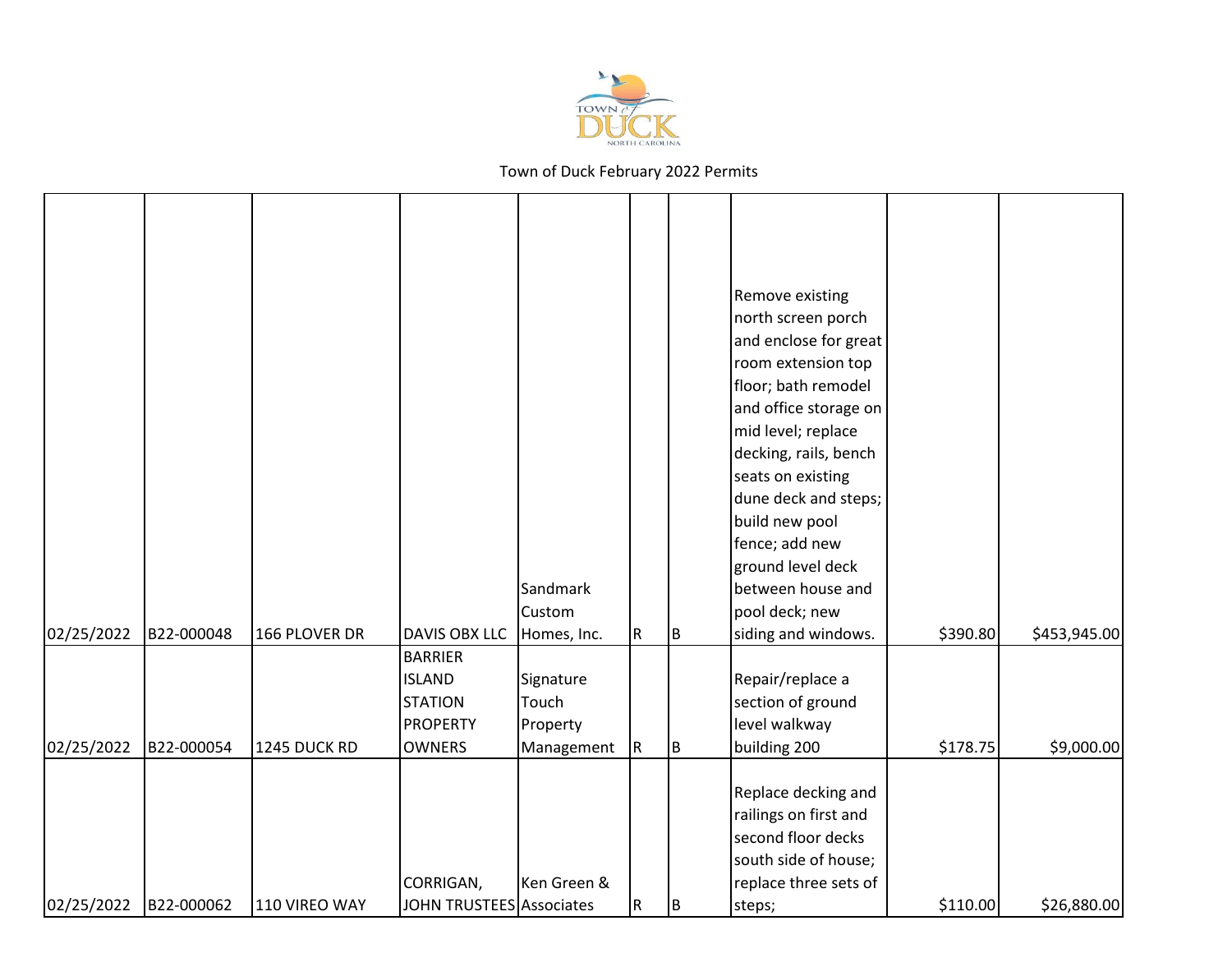

|                  |            |                         |                   |                  |             |     | Build 4' x 10' x 8'     |             |                |
|------------------|------------|-------------------------|-------------------|------------------|-------------|-----|-------------------------|-------------|----------------|
|                  |            |                         |                   |                  |             |     | shed in backyard.       |             |                |
|                  |            |                         |                   |                  |             |     | Attached to existing    |             |                |
|                  |            | 145 ARROWHEAD           | COHAGAN,          |                  |             |     | deck with carriage      |             |                |
| 02/28/2022       | B22-000067 | <b>CT</b>               | <b>JAMES ALAN</b> |                  | R           | ΙB. | bolts.                  | \$100.00    | \$700.00       |
|                  |            |                         |                   |                  |             |     |                         |             |                |
|                  |            |                         |                   |                  |             |     | Replace 450 sf          |             |                |
|                  |            |                         |                   |                  |             |     | decking on top level;   |             |                |
|                  |            |                         |                   |                  |             |     | replace 250 If of rails |             |                |
|                  |            |                         |                   |                  |             |     | on top, mid-level and   |             |                |
|                  |            |                         |                   |                  |             |     | stairs; replace 800 sf  |             |                |
|                  |            |                         |                   | Sea Thru         |             |     | of siding on the top    |             |                |
|                  |            | <b>131 DUCK LANDING</b> |                   | Construction,    |             |     | north and east sides    |             |                |
| 02/28/2022       | B22-000069 | <b>LN</b>               | VIA, DAVID M      | Inc.             | ${\sf R}$   | ΙB. | of structure.           | \$110.00    | \$66,558.00    |
|                  |            |                         |                   |                  |             |     | New windows, new        |             |                |
|                  |            |                         |                   |                  |             |     | siding, new decking,    |             |                |
|                  |            |                         |                   |                  |             |     | remodel interior,       |             |                |
|                  |            |                         |                   |                  |             |     | raise house to          |             |                |
|                  |            | 123 OCEAN BAY           |                   | Costin           |             |     | replace girders and     |             |                |
| 02/28/2022       | B22-000034 | <b>BLVD</b>             | LIESS, DAVID      | Creations, LLC R |             | B   | reset.                  | \$1,679.25  | \$500,000.00   |
|                  |            |                         |                   |                  |             |     |                         |             |                |
|                  |            | 128 BUFFELL HEAD        |                   | Leigh Taylor     |             |     | Remodel bathrooms       |             |                |
| 02/28/2022       | B21-000341 | <b>RD</b>               | PRICE, JEFFREY    | Construction     | $\mathsf R$ | IB. | and paint               | \$100.00    | \$14,950.00    |
|                  |            |                         |                   |                  |             |     | Construct storage       |             |                |
|                  |            |                         |                   |                  |             |     | room in carport, and    |             |                |
|                  |            |                         |                   | Leigh Taylor     |             |     | add additional          |             |                |
| 02/28/2022       | B21-000342 | <b>1324 DUCK RD</b>     | PYBO OBX LLC      | Construction     | $\mathsf R$ | Iв. | parking.                | \$175.00    | \$14,818.00    |
| <b>Total All</b> |            |                         |                   |                  |             |     |                         |             |                |
| Permits          | 65         |                         |                   |                  |             |     |                         | \$18,305.15 | \$3,722,468.00 |
| Building         |            |                         |                   |                  |             |     |                         |             |                |
| Permits          | 40         |                         |                   |                  |             |     |                         | \$14,830.15 | \$3,529,164.00 |